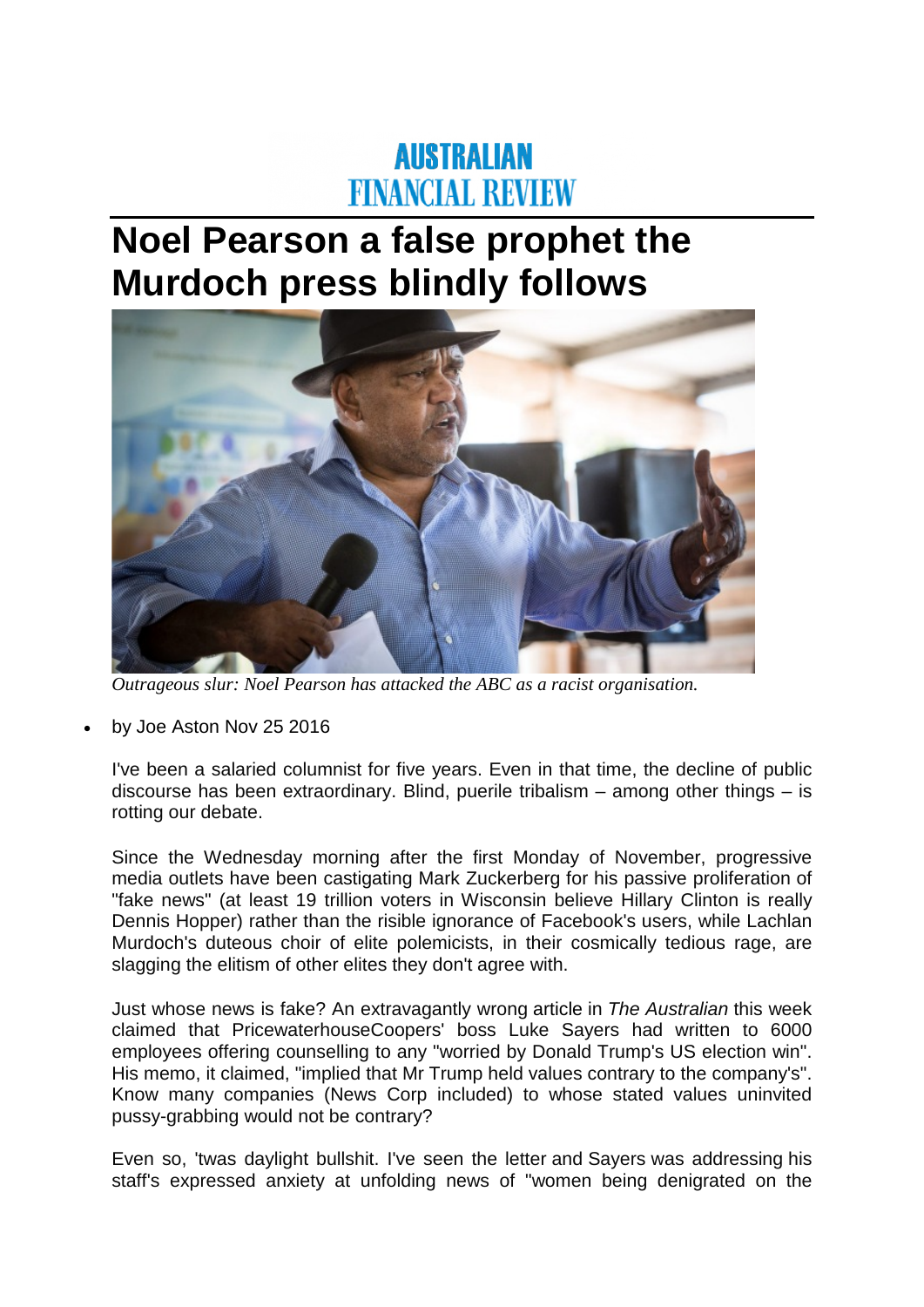streets in the US or Muslims being told to go home", assuring them that similar abuse wouldn't be tolerated in their workplace.



*Unfairly maligned: PwC Australia chief executive Luke Sayers. Darrian Traynor*

Yet, presumably too exalted to examine primary sources (let alone summon primary ideas), Nick Cater perpetuated the falsehood that Sayers had said "Trump represents a danger to [PwC's] values". Janet Albrechtsen mocked him for "offering them counselling" (he did no such thing). Bill Leak joined in, naturally, and Pearson fanboy Chris Mitchell won't be far behind. If this is "mainstream" journalism, there's little point agonising about the fringes.

Since Rupert gave up solids, slavishness to his eldest son's desperately estimated politics is first, second and third priority for News' columnists and editors.

## **Posturing between editors**

Sydney's *Daily Telegraph* devoted its front page on Tuesday to accusing the national broadcaster of racism because Noel Pearson said so. *The Oz* kept pace. Nothing but posturing between two editors desperate to be first with their chins on Lachlan's carpet.

Besides its freedom from accuracy, the yarn worshipped before two shibboleths of The Firm: that Aunty can do no right and Pearson is the sole prophet of an otherwise hopeless race.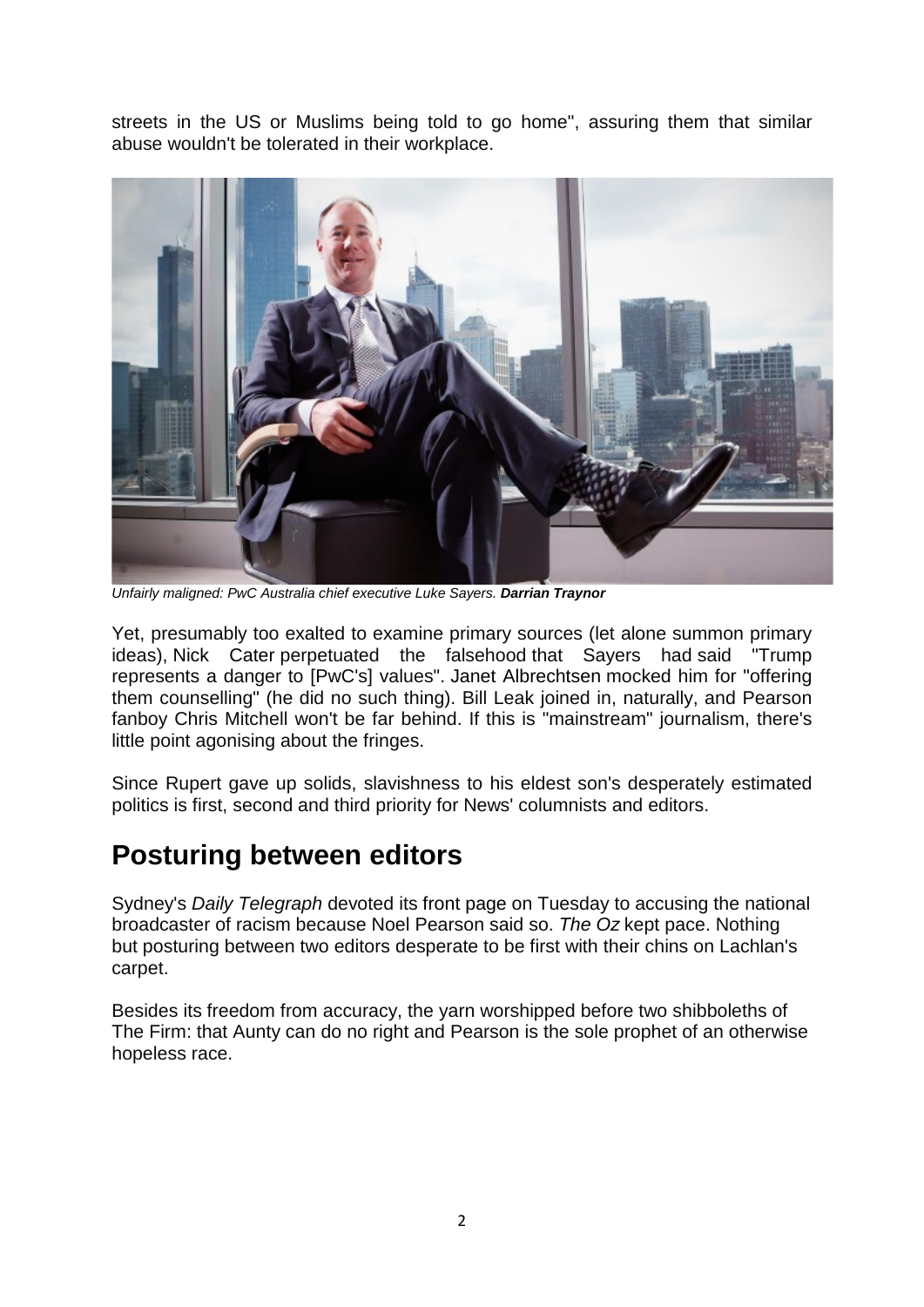

*The front page of Sydney's Daily Telegraph on November 21 accused the national broadcaster of racism.*

Wholesale hero-worship of Pearson is emblematic of the miserable dilettantism (if not the truancy) of what passes for this country's conservative intellectual movement, which apes nothing thoughtful of London's *The Spectator* but everything fatuous of America's Fox News.

To borrow his own borrowed, and burdensomely repeated trope, what has Noel Pearson ever done for us? This week we got from him a vilely self-serving oration – as always, gravel and absurdly affected, like Yoda reciting *Bartlett's Familiar Quotations* after 14 pulls on a bong. "So said Cicero," he began, advancing through Homer, Aristotle, Machiavelli, John Milton, Samuel Johnson and the Napoleonic Wars. Throw in Socrates and Alain de Botton and he's ready for the first-year philosophy exam! His prose, meanwhile, soared barely two inches above the ground. On "the stony shores of Kirribilli" he laboured, as if the PM's residence were a campfire by the ferry wharf.